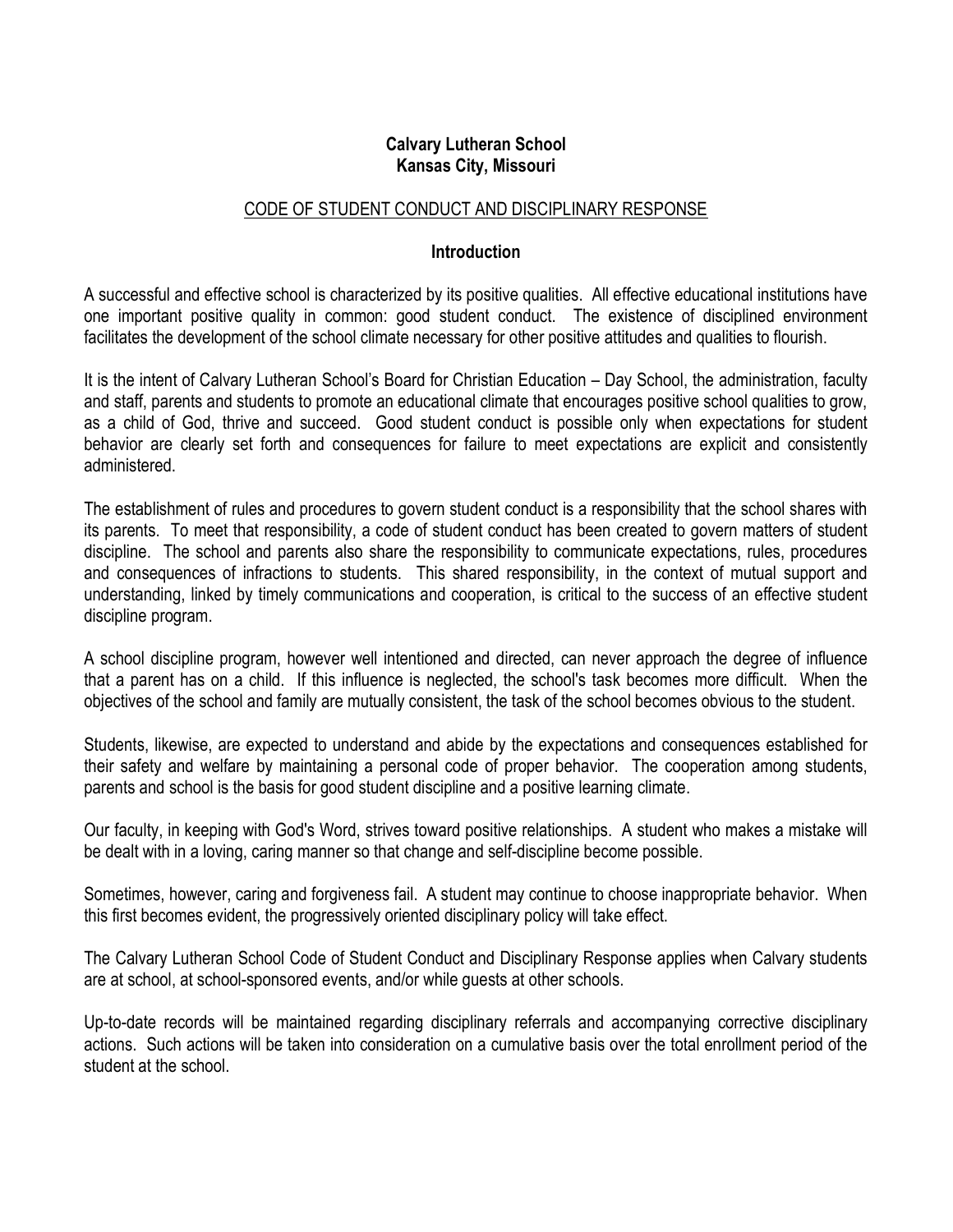## Positive Expectations

Discipline may have negative connotations for some. Calvary Lutheran School tries to promote positive student conduct by implementing a program that promotes positive values of proper student behavior. This program lasts throughout the school year and is used as a preventative to disciplinary problems.

The program takes on different approaches to meet the needs of the students. Essay contests (ex. Kindness is Contagious), PTL programs, assemblies, class discussions, Student Council presentations, and inspirational Quotes of the Day posted in high-visibility areas are possible vehicles to promote positive student conduct.

DISCIPLINE can and should be TAUGHT as well as ADMINISTERED. The general goal of a positive student conduct program is expanded communication and awareness of discipline in an effort to keep it in the active perception of a successful school and home environment.

## Definition of Inappropriate Behaviors

The list of inappropriate behaviors is not all-inclusive. Behaviors that are not listed in the Code of Student Conduct may be considered inappropriate by the administration and/or Board for Christian Education – Day School. Students who display behaviors that are considered inappropriate behavior by the administration and/or the Board for Christian Education – Day School may receive consequences for their behavior.

### **Absences**

Students who are absent and do not have an approved excuse may receive consequences for behavior. Excessive absences and/or unexcused absences may also receive consequences for behavior. Excessive absences are defined as having more than 5 absences per quarter.

### Alcohol/Controlled Substances

Where there is evidence to indicate that a student possesses, has purchased, has used, has sold or distributed a drug or drug look-alike paraphernalia or is under the influence of a controlled substance or behavior-affecting substance on the school grounds or at a school sponsored activity, the student shall be suspended immediately. The student and parents/guardians will be requested to meet with the principal and Board of Christian Education – Day School as soon as possible. The same conditions apply to alcoholic beverages. The Board for Christian Education – Day School will decide on a plan of remedial activity including options such as counseling, expulsion and/or notification of law enforcement agencies.

If deemed appropriate by the Board for Christian Education – Day School, the student who violates this policy may be required to participate in and complete a drug and alcohol abuse assistance or rehabilitation program to the satisfaction of the Board for Christian Education – Day School.

### Bomb Threats

Students who call the school or conspire with others to call the school with a false bomb threat will be disciplined and subject to prosecution by civil authorities.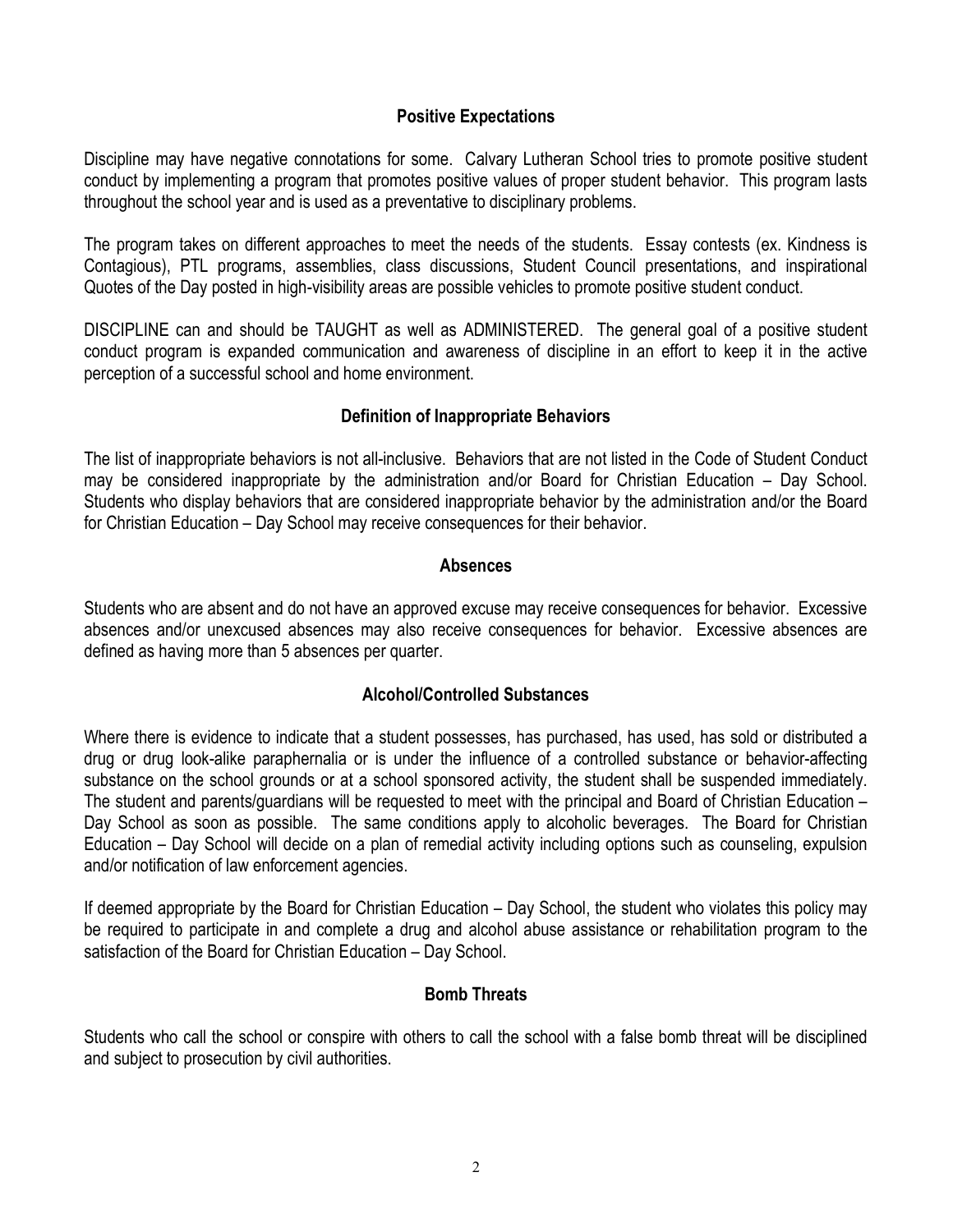## **Cheating**

Cheating on tests, homework or classroom work is not acceptable. Plagiarism or any other type of deception to earn credit without effort is recognized as improper conduct. Students who engage in cheating or other deceitful practices should expect to find their conduct reflected in their grades. Disciplinary action may be taken.

### Dress Code Violations

Students who flagrantly or repeatedly violate Calvary's dress code may receive disciplinary consequences.

### Electronic Sound or Video/Camera Equipment

Students are not allowed to use radios, other electronic sound equipment or video/regular cameras, and/or video games while on school grounds or at school-sponsored activities without teacher permission. Cameras, audio and video equipment, and/or video games may be allowed at sports or special events with the permission of the principal, event sponsor and, in some cases, under parent/guardian supervision.

## Electronic Paging Devices/Cell Phones

Students may not use or have in their possession cellular telecommunications device while in school, on school grounds, or at school sponsored activities. Exemptions are made only with approval of the teacher, principal and/or Board for Christian Education – Day School.

If a student violates this policy, the following action will be taken: (1) the device will be taken from the student and held until a parent/guardian comes in for a conference and to claim the device; (2) a school official may conduct a further search of the student's possessions for illegal items or substances; (3) possession of any illegal items or substances or items or substances that appear to be illegal may result in referral of the student to the appropriate law enforcement authority for prosecution pursuant to the criminal code.

### False Fire Alarm

Any student setting off a false fire alarm will be suspended and/or recommended to the Board for Christian Education – Day School for an expulsion hearing. A criminal complaint will be signed with the proper legal authorities. Setting off a false fire alarm is a violation of state law.

# Fighting

Students involved in fighting may be suspended immediately. Variables in considering disciplinary action and its severity include who initiated the fight, harm inflicted and previous fight involvement.

### **Gambling**

Games of chance may not be played on the school premises or while at school sponsored activities unless directed by school-connected groups that schedule fund-raising activities or events for the sole purpose of raising money for the school and its students. All such activities must have prior written approval from the school administration and Board for Christian Education – Day School. Playing cards and dice may be used at school with teacher approval. All other types of gambling and/or gambling devices may not be used on school property.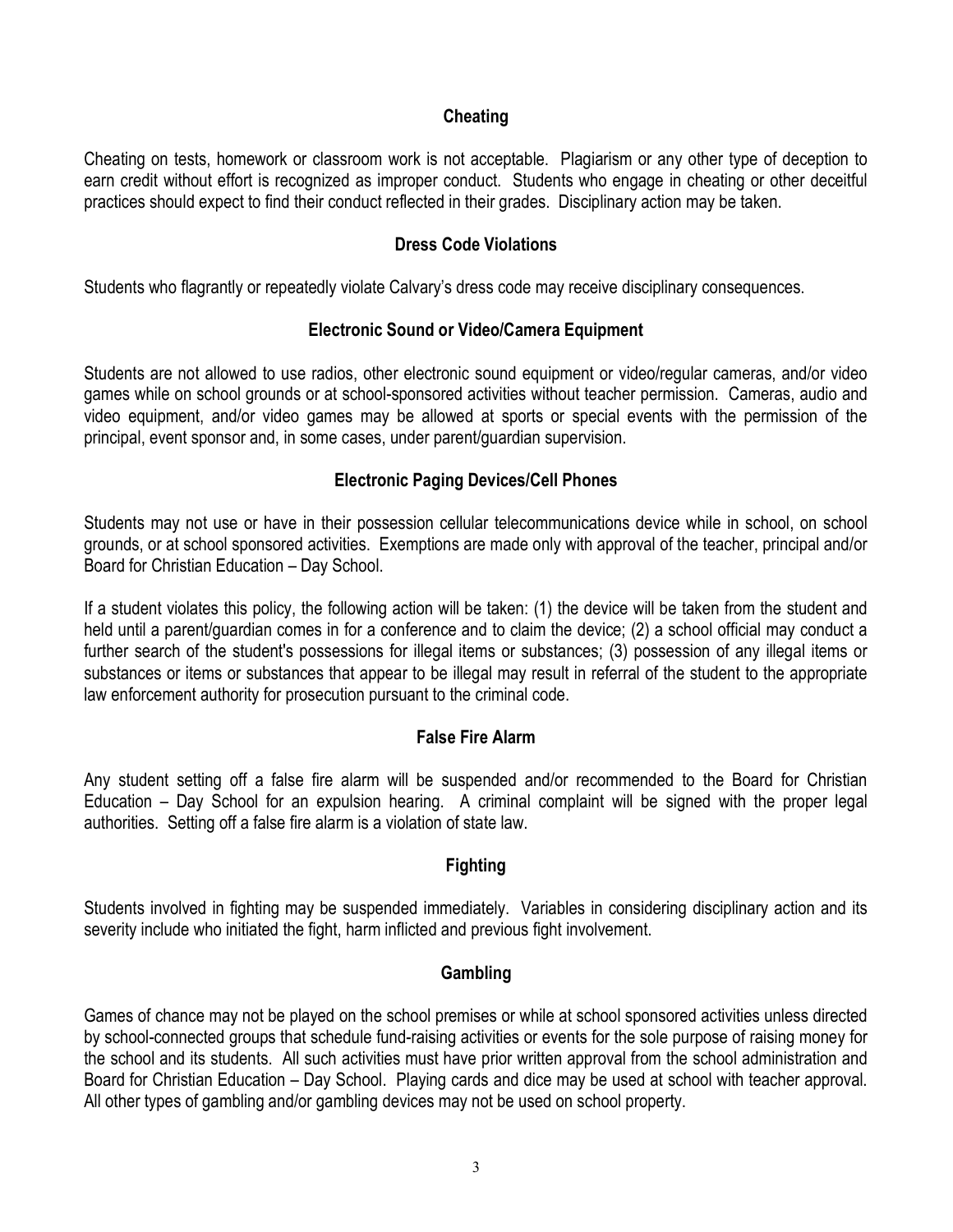# Gangs or Secret Societies

Any student participating in activities of a gang or secret organization may be referred to the Board for Christian Education – Day School for an expulsion hearing. No student on or about school property or at any school activity shall:

- 1. Wear, possess, use, distribute or sell any clothing, jewelry, emblem, badge, symbol, sign or other things which are evidence of membership or affiliation in any gang.
	- A. Wear, possess, use, distribute or sell any clothing, jewelry, emblem, badge, symbol, sign or other things that are evidence of membership or affiliation in any gang.
	- B. Use any speech or commit any act or omission in furtherance of the gang interests or gang activity, including, but not limited to:
		- 1) Soliciting others for membership in any gang.
		- 2) Requests any person to pay protection or otherwise intimidate or threaten any person.
		- 3) Commit any other illegal act or other violation of school policy.
		- 4) Incite other students to act with physical violence upon any other person.

If a student violates this policy, a conference between the school principal and the student's parents/guardians will be held. The student may be suspended and/or recommended for an expulsion hearing.

# Gum, candy and food

Students are not allowed to chew gum at school except with principal and/or teacher permission. Eating of any food or candy other than at lunch is prohibited, except at athletic events, room parties and organized snack times.

# Harassment/Bullying

Calvrary Lutheran School is committed to a learning environment that is free from harassment or bullying of any kind. Calvary will treat allegations of harassment seriously and will review and investigate such allegations in a prompt, confidential, and thorough manner. Students who harass another student(s) and/or teachers through sexual, physical, and/or verbal actions will be disciplined.

# Insubordination

Students who are unwilling to obey school personnel will be disciplined. Since, during the school day, the school staff stands in the place of the parents, due respect is required. In keeping with this ideal, students should be aware that cases of insubordination will not be tolerated and are subject to disciplinary action.

# Improper Use of the Internet

Students who violate Calvary's rules on accessing and/or using the Internet will receive disciplinary consequences.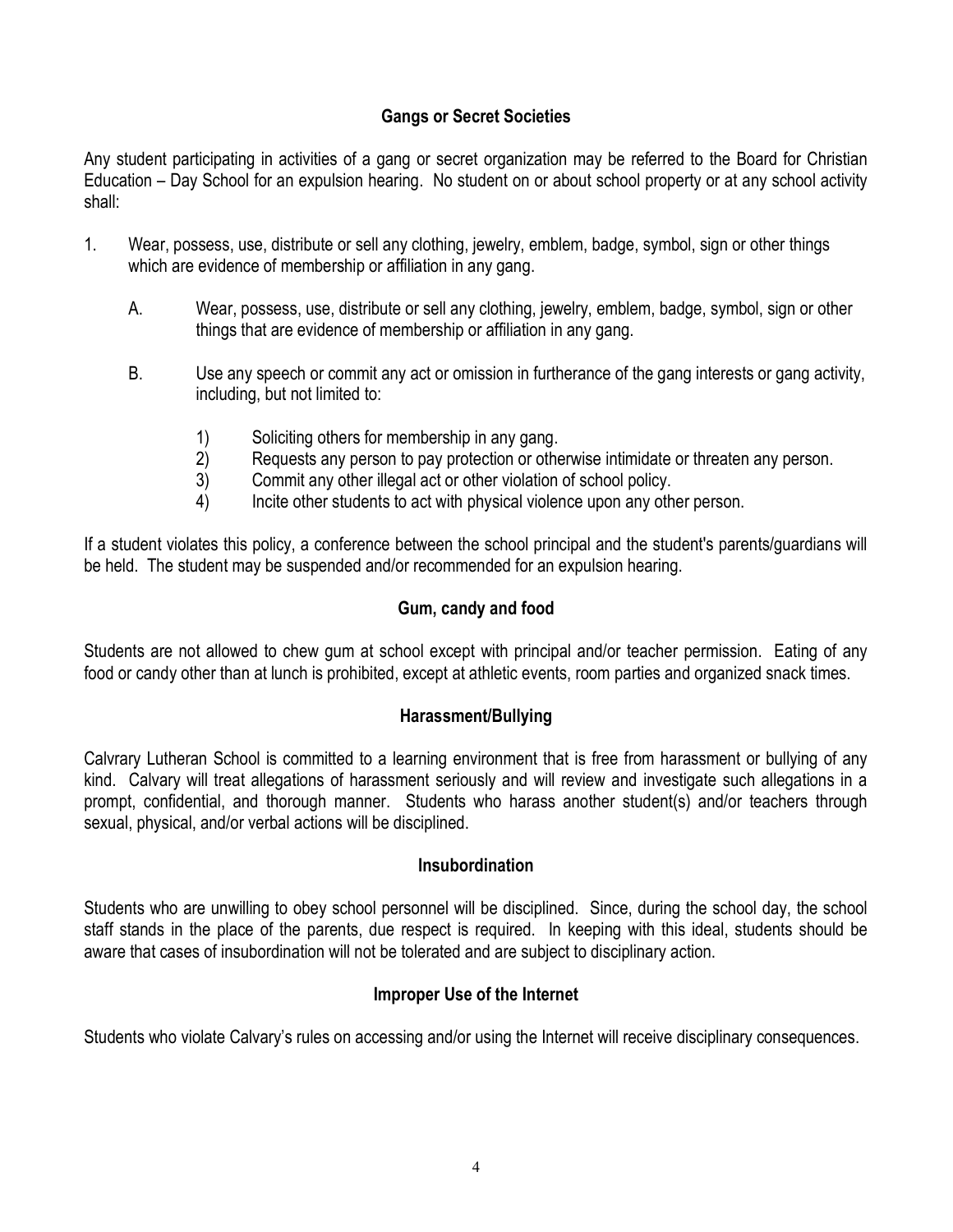### Intimidation

Any student or group of students found to be harassing or intimidating another student will be subject to disciplinary action.

## Loitering

Unnecessary loitering, congregating, or standing in the corridors between classes without the intent of getting to an assigned location promptly will not be allowed. Students observed loitering will be warned and/or assigned disciplinary action.

# **Medication**

Students who violate Calvary's medication policy may receive disciplinary consequences.

## **Obscenity**

Calvary Lutheran School is strongly opposed to the use of any inappropriate types of language. Obscene, profane or vulgar language, written, verbal, or expressed by gestures, will not be tolerated. A student who participates in any such activity will receive immediate disciplinary action.

## Publication/Distribution of Materials

The general public, students and faculty/staff members may not use school facilities for the promotion of any group or vested interest without principal and/or Board for Christian Education – Day School approval. Materials not directly related to the school or church may not be distributed on school premises without principal and/or Board for Christian Education – Day School approval. Exceptions may be made to this policy in order to cooperate with community or church organizations or services.

### Smoking

Smoking or possession of cigarettes is not permitted by students on school grounds. This policy applies when Calvary students are guests at other schools or at school-sponsored activities. Students with cigarettes on their person or in their lockers/desks may be given a disciplinary penalty or suspension. Students who are smoking on school premises, at other schools at school-sponsored activities, or while on school-sponsored activities may be suspended immediately.

### **Stealing**

Stealing is a violation of law. A student who becomes involved in a theft in, on, or about the school property may be suspended and referred to the Board for Christian Education – Day School for expulsion consideration. Appropriate law enforcement authorities may be notified.

### Tardies

Students with an excessive amount of tardies may receive disciplinary consequences. Excessive tardies are defined as having more than 5 tardies per quarter.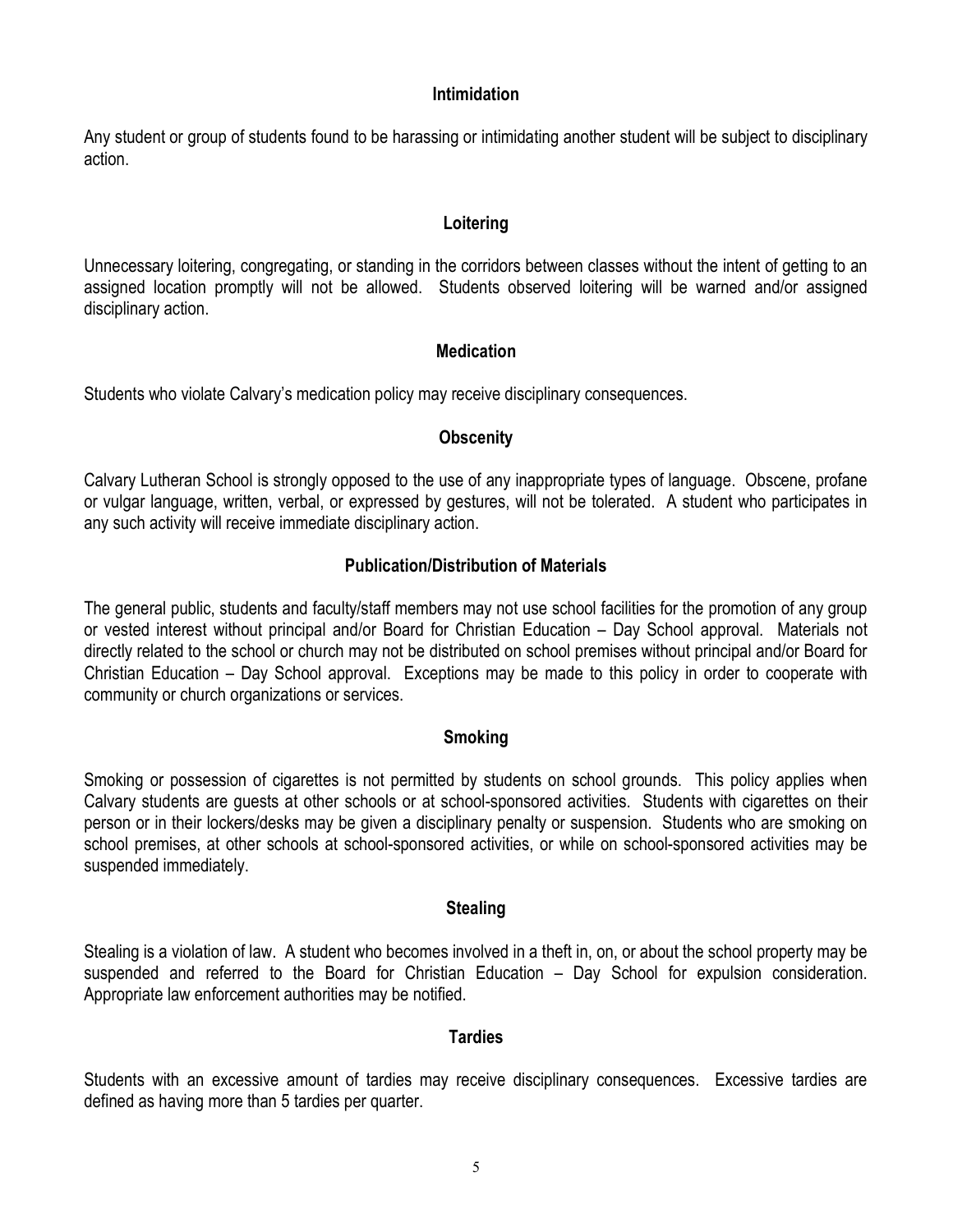### Vandalism

Any student involved in vandalism or malicious mischief either against school property, the property of school employees, or the property of others in, on or about the school premises may be prosecuted. In addition, the student may be suspended and may be referred to the Board for Christian Education – Day School for expulsion consideration. Full restitution is required by the student and the family.

#### **Weapons**

The act of having, using or threatening to use any weapon or instrument capable of inflicting bodily injury is strictly prohibited. Students who bring to school any type of article designed to cause bodily harm may be suspended and may be also referred to the Board for Christian Education – Day School for consideration of expulsion. Law enforcement authorities may also be notified when the possession, use or sale of articles violates the law. Articles include, but are not limited to: knives, lighters, matches, fireworks, firearms and other dangerous items.

### Implementation of Code of Student Conduct and Disciplinary Response

## Classroom Implementation

Calvary Lutheran School's Code of Student Conduct is expected to be followed and enforced consistently. Faculty/staff members shall consider mitigating circumstances prior to disciplinary action and ensure due process for each student. Mitigating circumstances include, but are not limited to, the following factors: (1) prior conduct; (2) student attitude; (3) parental cooperation; (4) willingness to amend; (5) seriousness of offense; (6) repetitiveness; (7) mental/physical handicap.

Faculty members are expected to control classroom behavior by implementing a classroom management plan that is approved by the principal. The teacher should have a list of rules and consequences posted in their classroom. The type of issues which will typically be handled by the teacher's classroom management plan will typically include, but are not limited to, the following: disturbing classroom procedure; speaking without permission; being mildly disrespectful toward a teacher; standing or walking around without permission; leaving class without permission; coming to class unprepared; incomplete assignments; failure to have appropriate books and materials; disobeying classroom rules; failure to return requested materials or forms to school on time; chewing gum or candy; being late for class; running in the hallways; minor physical display of affection to another student.

Corrective action, decided by the teacher, may include, but is not limited to, the following: verbal reprimand; teacher-student and/or teacher-student-parent conference; separation from main group; essay on specific proper conduct; writing assignments; privilege denial; detention; written notice to home; referral to principal; referral for counseling. Flagrant or repetitive infractions will first be handled by the classroom teacher and reported to the parents/guardians and principal and then, may be referred to the principal for further consideration and action.

Hitting and/or spanking of students by school personnel are **not** an option in the school's disciplinary procedure. Reasonable force is used only when the situation warrants it or the imminent protection of the person or property of others is in danger.

Extra homework or additional scholastic subject assignments shall not be used as a corrective disciplinary action.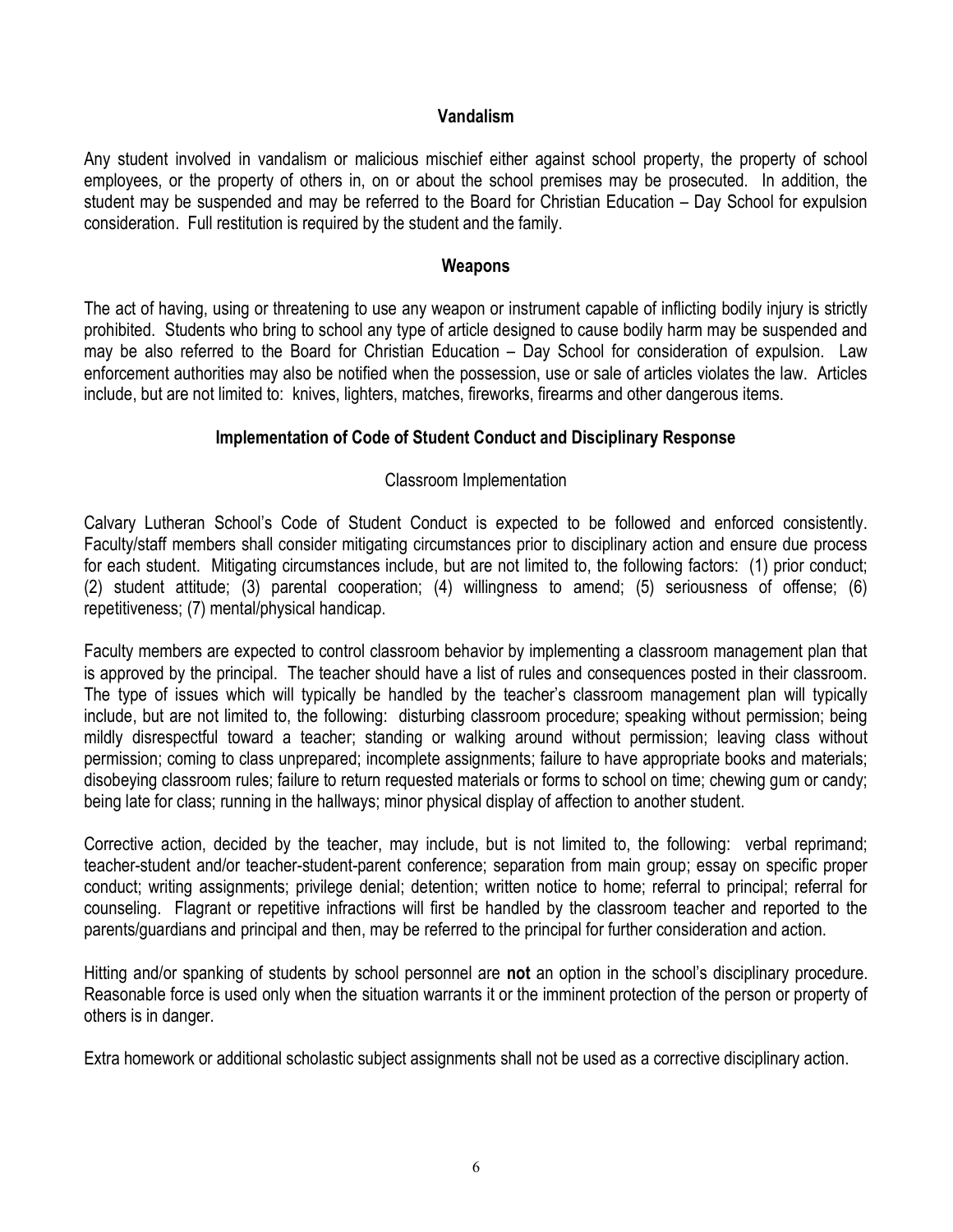## Students Sent to the Office

Students are sent to the office for the following behaviors: repeated misbehavior; misconduct; willful insubordination; unlawful misconduct; excessive absences, tardies, and/or unexcused absences; and/or truancy.

When students are sent to the office, a determination will be made as to the severity of the inappropriate behavior by the principal.

### Definition of Inappropriate Behavior

Repeated misbehavior: Repeated non-conformity to a positive learning environment and depriving self or others of an effective educational and/or emotional development. Repeated misbehavior is typified by, but not limited to the following examples: gum chewing; running in hallway; excessive noise in restricted areas; mildly disruptive classroom behavior; eating in other than designated areas; throwing typically harmless objects (ex. Snow balls, erasers); assignment cheating; copying another student's homework; minor rebelliousness; class unpreparedness; occasional tardiness; non-profane verbal abuse to others; dishonesty; speaking without permission; disrespectful action; standing or walking around classroom without permission; failure to have appropriate supplies or books; inappropriate locker décor or condition; disrupting class; minor physical display of affection or intimacy which is inappropriate to school setting; general class disturbance; inattention in class. Misbehavior is often, not always, related to minor non-premeditated actions that indicate lack of common courtesy and consideration or unpreparedness. The first response to misbehavior is by the classroom teacher who should contact parents and implement their classroom management plan. Repeated misbehavior and/or flagrant misbehavior shall be sent to the office for correction.

Misconduct: Conduct that is relatively severe in nature and potentially or actually threatens physical harm to others and/or is disruptive to the normal or regular school procedure. It is typified by, but not limited to, the following examples: obvious disobedience; rebelliousness; disrespect; impertinence toward staff; vulgar language or gestures; verbal abuse; throwing potentially harmful objects (ex. stones, metal, glass); fighting; possession of semidangerous weapons (sharp objects, small knife, club, matches). Also considered misconduct, and potentially flagrant misconduct, are: leaving school grounds without permission; fighting that does not result in obvious physical harm; extortion; intimidation; possession of smoking materials; minor theft or vandalism (under \$25); cheating on major assignments and/or tests; false emergency alarms; loitering before or after school.

Willful insubordination: Willful and spiteful disrespect for the educational, religious, physical or emotional well-being of faculty/staff or students and disregard for a safe and effective learning environment. It is typified by, but not limited to, the following examples: defiance of school authority; refusal to follow logical emergency directions; physical abuse of faculty/staff; harmful fighting with another student; severe extortion or intimidation; use of smoking materials; gang association or promotion (evidenced by such activity as symbols or other insignia); possession of alcohol, controlled substances or illegal drugs; flagrant obscenity; possession of objects or weapons capable of severe harmful intent; repeated or flagrant misconduct. Willful misconduct is often harmful to person or property and premeditated.

Unlawful misconduct: Actions not in accordance with the school code and/or the municipal or state governing laws. It is typified by, but not limited to, the following examples: possession, sale or use of controlled substances or illegal drugs; possession or use of dangerous weapons (ex. firearms); use or distribution of alcohol; obtaining extortion money over \$25 or services; severe physical damage to a person; theft or vandalism activity; use of pager or similar electronic signaling devices; gambling over \$10; arson; trespassing. All municipal, state and federal laws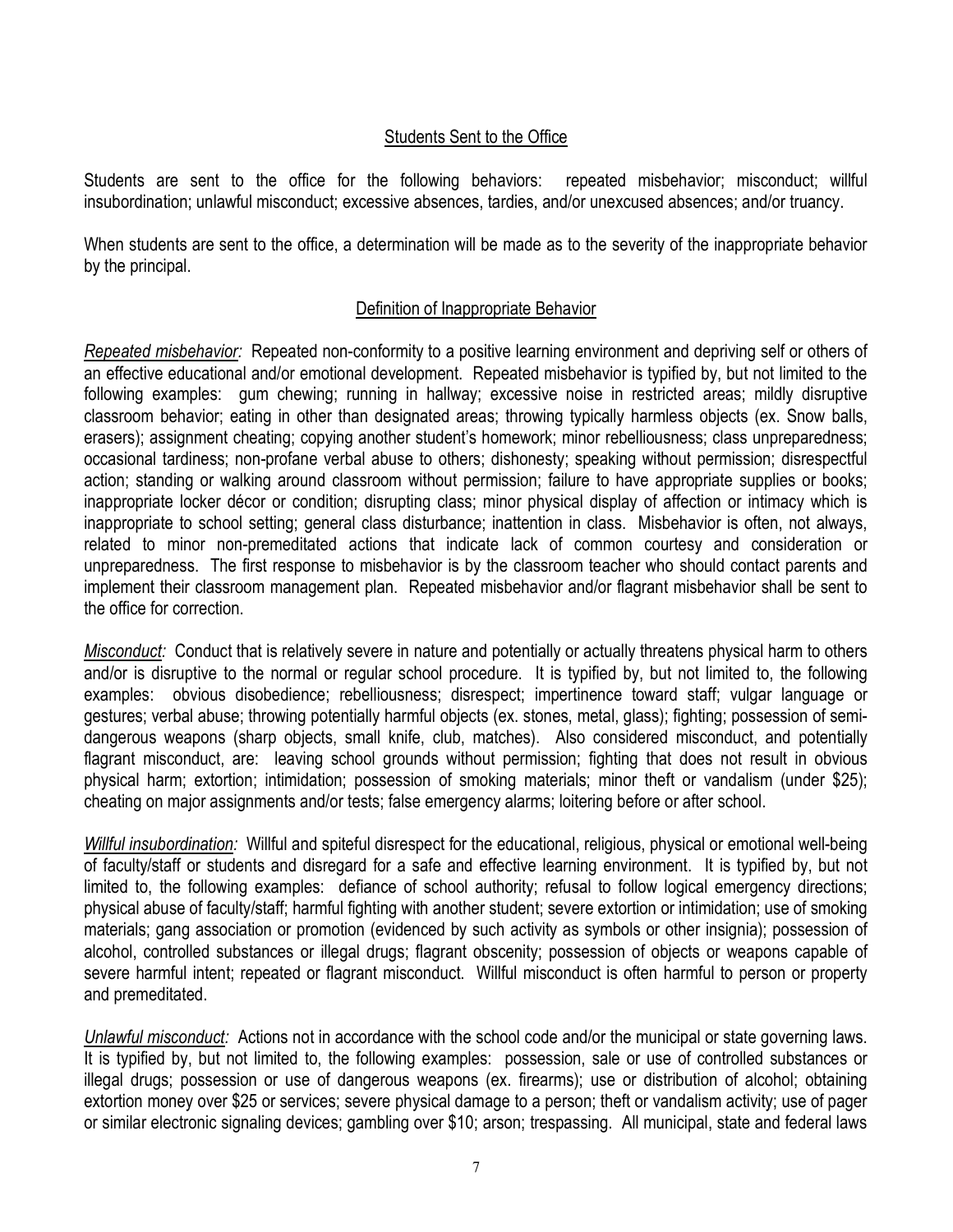also apply to unlawful misconduct. The school will cooperate with law enforcement authorities by reporting appropriate cases of unlawful misconduct.

Excessive absences/tardies and/or unexcused absences: Absences that significantly affect the student's school experience and/or do not have an excuse are not considered as excused. Excessive absences/tardies are defined as having more than 5 absences or tardies per quarter.

Truancy: Absence from class without proper permission or excuse as previously defined in the parent handbook. Repeated truancy may be reported to municipal authorities for legal action.

## Definition of Consequences

Detention: When a student is given a detention by a classroom teacher, staff member, or principal, the student and parent/guardian of the student will be notified that a detention must be served. The notification will be sent home with the student and a follow-up phone call may be made. Detentions must be served on the designated day on the detention slip. Detentions will be served in a teacher-designated room. Detentions will be held one hour after school. Students serving detentions must complete a report on ways to control behavior and display more positive behavior. In some situations, teachers may allow students the opportunity to work on assignments. Students must come equipped with everything to write the report and/or do the assignments. Talking is not permitted. Repeated infractions may result in detentions with further disciplinary action. Multiple detentions may be assigned to a student at a teacher's discretion in flagrant or repetitive situations. Transportation must be arranged by the parents/guardians for the student after the detention. School transportation is not available. Detentions take precedence over any extra-curricular activity.

No-privilege list: Students who are placed on the No-privilege list will not be able to participate in some classroom activities. The classroom activities which the student will not be able to participate are typified but not limited to: recess (student may be able to take recess with other classes); field trips; sitting with the class at lunch; participating in special classroom activities (ex. class parties); going to the library. In addition, the student on the No-privilege list will not be able to participate in any extra-curricular activity while on the No-privilege list.

Students may be given a reprieve from the No-privilege list for exceptionally good behavior while on the Noprivilege list. If the students show by their actions and attitudes that they are repentant for their previous behavior and desire to improve, students may approach the teacher and principal for a re-consideration of the time on the No-privilege list. A re-consideration will be considered no sooner than after ½ of the time on the No-privilege list has been served. Students may approach the teacher and principal a maximum of one time per week to request re-consideration. Students should be ready to state and show why they believe re-consideration is an option.

In-School Suspension: Calvary provides the In-School suspension as a disciplinary consequence for students who show repeated or flagrant misbehavior and/or misconduct. Students who have an In-School suspension will not be allowed to be in their regular classroom(s); will be placed in a separate room which will be monitored by a staff member for a time not to exceed two consecutive school days; and will be allowed to complete their educational program including assignments and tests. Students who have an In-School suspension will not be able to participate in classroom activities and/or extra-curricular activities. Only the principal (or his/her designee) and/or Calvary's Board for Christian Education – Day School may assign an In-School suspension.

The principal will give the student and his/her parents written notice of the charges and evidence to support the reasons for suspension by sending a letter to the parents. The principal will also contact the parents by phone to discuss the situation.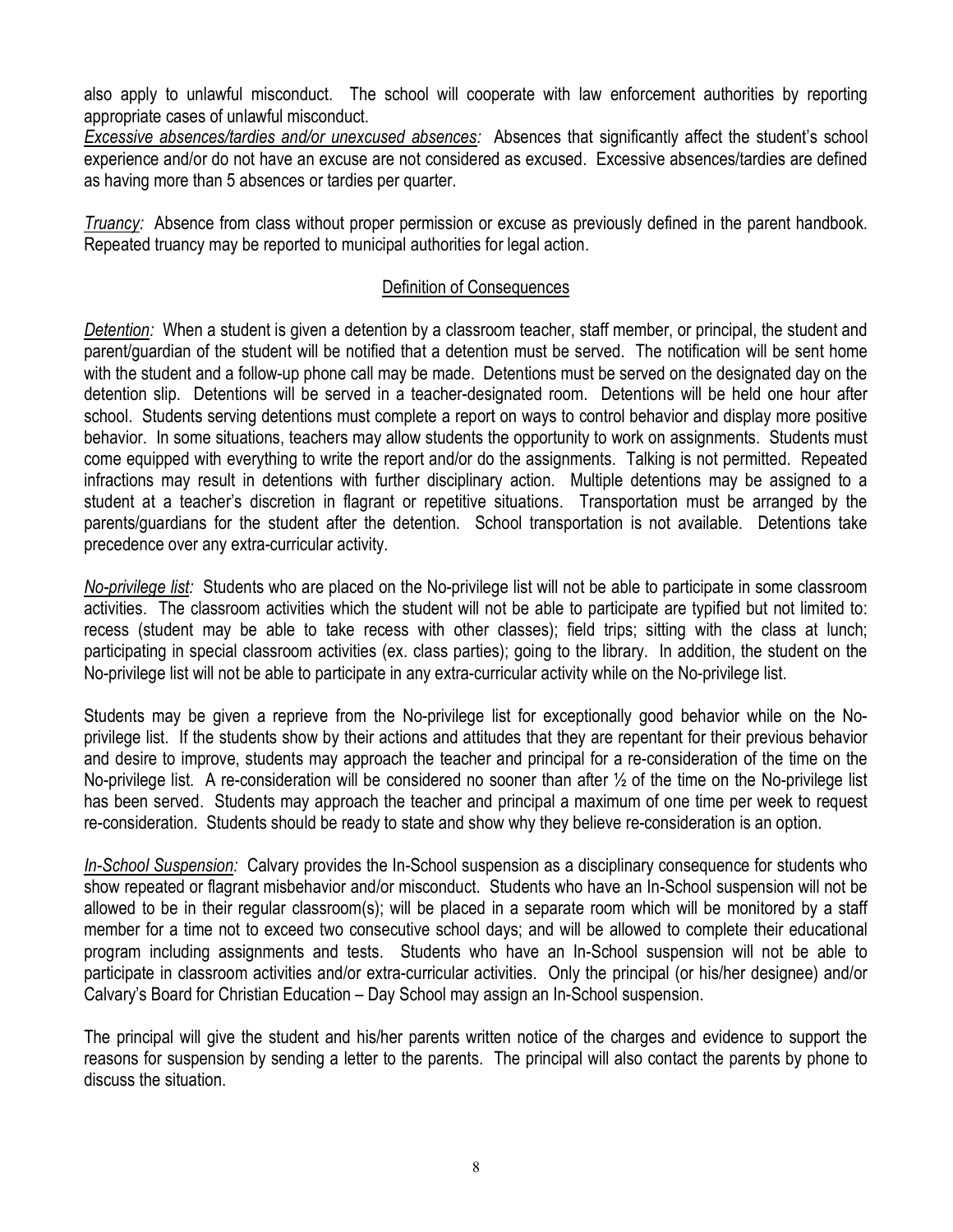Out-of-School Suspension: Out-of-school suspension is defined as a period of time during which a student is not allowed to attend school and not allowed to attend school-sponsored events (including extra-curricular events). Suspension is usually considered an excused absence and the student may receive credit for work that is given by the teacher(s) and completed during the suspension. Likewise, credit may be withheld from students who do not complete assignments. In some cases, a suspension may be considered an unexcused absence and assignments/tests will not be credited to the student. Only the principal (or his/her designee) and/or Calvary's Board for Christian Education – Day School may assign an Out-of-School suspension. An Out-of-School suspension may not exceed 10 consecutive school days.

The principal will give the student and his/her parents written notice of the charges and evidence to support the reasons for suspension by sending a letter to the parents. The principal will also contact the parents by phone to discuss the situation.

Expulsion: Expulsion is defined as the barring of a student from class for an extended period of time without any possible association with the school or the possibility of receiving credit for missed assignments. Only Calvary's Board for Christian Education – Day School may expel a student. A student may be suspended before an informal hearing; however, a student may not be expelled until after a formal hearing.

The principal will give the student and his/her parents written notice of the charges and evidence to support the reasons for the recommendation for expulsion by sending a letter to the parents. The principal will also contact the parents by phone to discuss the situation. The student or parent/guardian must request a hearing before the Board for Christian Education – Day School within 5 days after the notice of disciplinary action. Failure to request review within the time limit constitutes a waiver of the right. Request for a hearing must be written and given to the principal.

A student has the right of due process in cases of suspensions that exceed 5 days and/or expulsion. The student or parent/guardian must request an official review within 5 days after the notice of disciplinary action. Failure to request review within the time limit constitutes a waiver of the right. The written request should be given to the principal or the Chairperson of Calvary's Board for Christian Education – Day School.

# Consequences for Inappropriate Conduct

Misbehavior: Misbehavior is controlled by the classroom teacher's discipline plan.

Repeated Misbehavior and Excessive absences/tardies and/or unexcused absences: Students sent to the office for flagrant misbehavior and/or repeated misbehavior and/or excessive absences/tardies and/or unexcused absences will receive the following consequences:

- a) First offense: No privilege list for 2 weeks; conference with principal, student, teacher, and parents.
- b) Second offense: No privilege list for 2 weeks; conference with principal, student, teacher, parents and member of Calvary's Board for Christian Education – Day School.
- c) Third offense: No privilege list for 4 weeks; conference with principal, student, teacher, parents and all members of Calvary's Board for Christian Education – Day School.
- d) Continued offenses: Referral to Board for Christian Education Day School for counseling, suspension, or expulsion. Parents/guardians may choose to withdraw their child from enrollment in Calvary Lutheran School.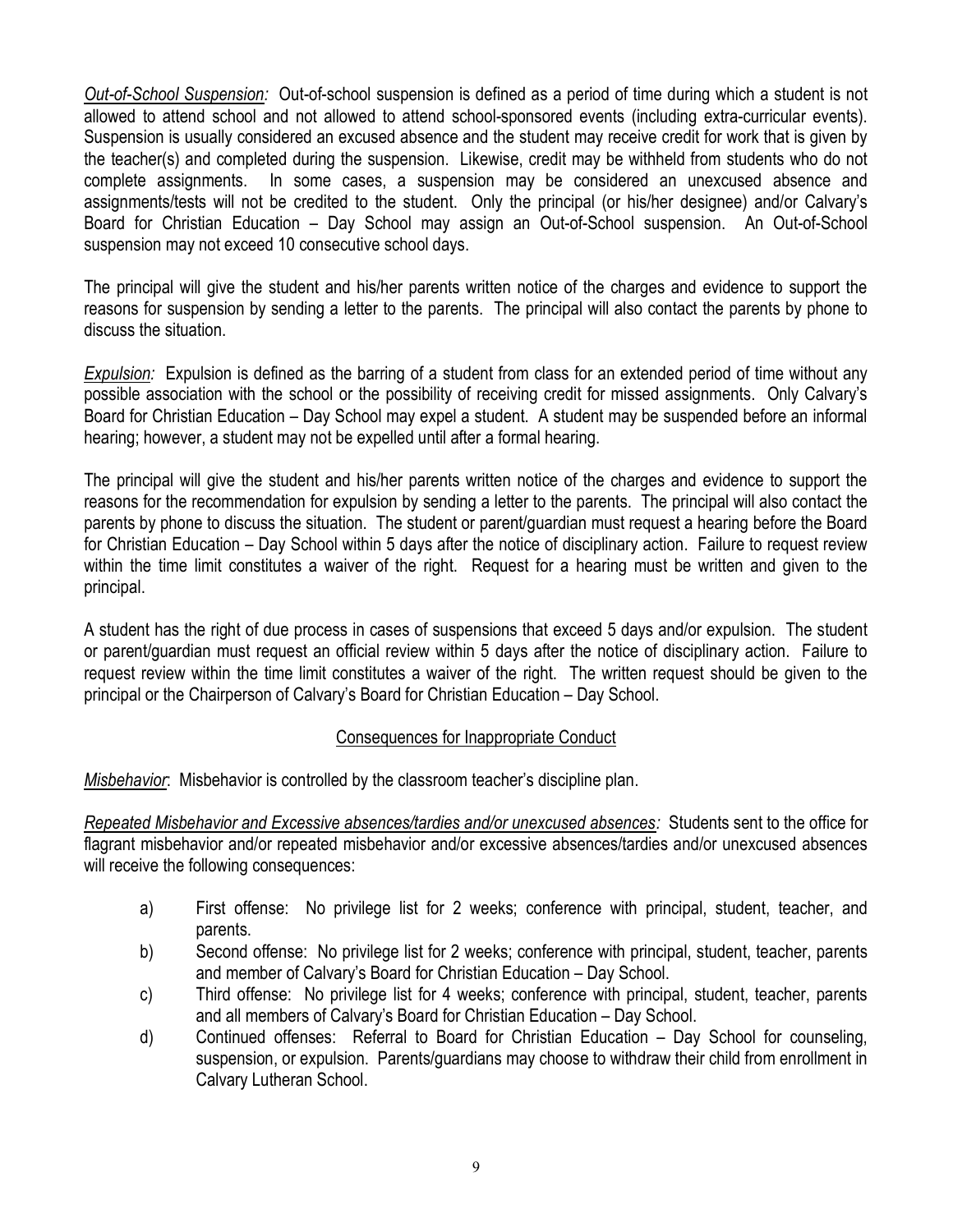Misconduct: Students sent to the office for misconduct will receive the following consequences:

- a) First offense: No privilege list for 2 weeks; In-school suspension for 2 days; conference with principal, student, teacher, and parents.
- b) Second offense: No privilege list for 4 weeks; In-school suspension for 5 days; conference with principal, student, teacher, parents and all members of Calvary's Board for Christian Education – Day.
- c) Continued offenses: Referral to Board for Christian Education Day School for counseling, suspension, or expulsion. Parents/guardians may choose to withdraw their child from enrollment in Calvary Lutheran School.

Willful Insubordination: Student sent to the office for willful insubordination will receive the following consequences:

- a) First offense: Out of school suspension for 3 days: conference with principal, student, teacher, parents, and all members of Calvary's Board for Christian Education – Day School. Parents/guardians may choose to withdraw their child from enrollment in Calvary Lutheran School.
- b) Second offense: Referral to Board for Christian Education Day School for counseling, suspension, or expulsion. Parents/guardians may choose to withdraw their child from enrollment in Calvary Lutheran School.

Unlawful Misconduct: Students sent to the office for unlawful misconduct will receive the following consequences:

- a) First offense: Out of school suspension for 3 days: conference with principal, student, teacher, parents, and all members of Calvary's Board for Christian Education – Day School. Parents/ guardians may choose to withdraw their child from enrollment in Calvary Lutheran School.
- b) Second offense: Referral to Board for Christian Education Day School for counseling, suspension, or expulsion. Parents/guardians may choose to withdraw their child from enrollment in Calvary Lutheran School.

# Due Process

Due process is allowed when suspensions are given which exceed 5 days and/or for recommendation for expulsion.

### **Suspension**

At conferences for reviewing suspensions with Calvary's Board for Christian Education – Day School, the student will have the right to question the person who made the decision to suspend or expel, the right to present and question witnesses, and the right to make a statement in his/her own behalf. If requested by the student, parent, or representative, a written or taped record will be kept of the proceedings.

The Board for Christian Education – Day School will review the suspension and may uphold the suspension, modify it or reverse it. If the suspension decision is reversed, all references to it in the student's records will be removed, and the school will provide the student with assistance as the principal deems necessary to aid the student in making up missed school work.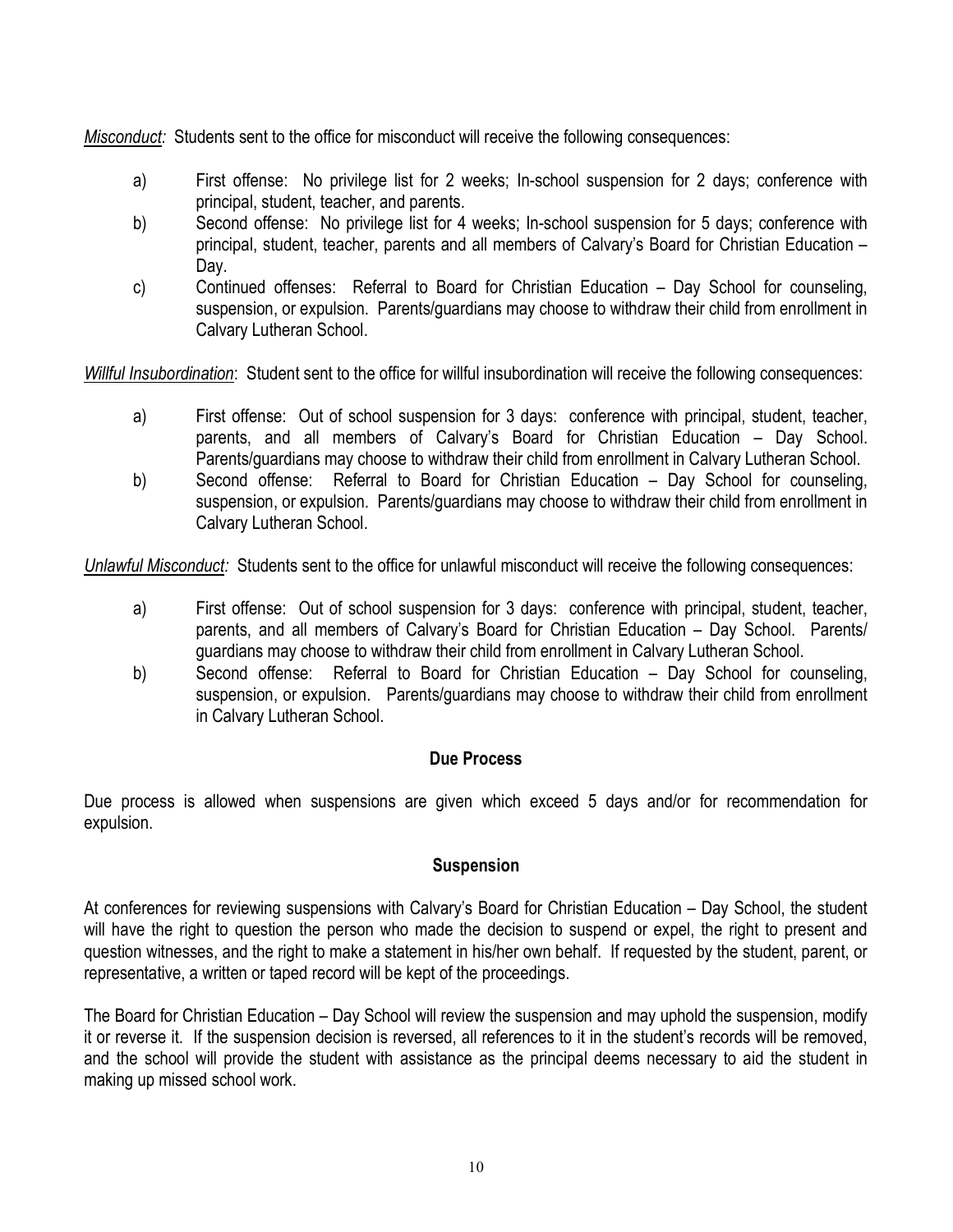A suspension or expulsion hearing shall be held by a Board for Christian Education – Day School committee or office acting by the authority of the Board as a whole. The Board for Christian Education – Day School representative may make a sole decision regarding the issue or may consult with the Board for Christian Education – Day School as a whole.

Strict laws of evidence will not be required. The student may be represented at the hearing by parents/guardians and/or a lawyer. When a record of the proceedings is requested, the school shall provide a recorder of testimony.

The student shall be offered an opportunity to purchase a copy of the tape recording or transcript record.

The students' disciplinary/scholastic record, unrelated to the incident leading up to a suspension or expulsion charge, is not admissable at the hearing. This record may be made available to the Board for Christian Education – Day School, however, once guilt has been established, for use in deliberations as to the penalty to be imposed.

Only the following persons may be present at the hearing: the student, parents/guardians, leagl representative, Board for Christian Education – Day School members, principal, involved faculty/staff members and witnesses invited by Calvary's Board for Christian Education – Day School.

# **Expulsion**

In the case of an expulsion, the student and the student's parents/guardians will be notified of the reasons for expulsion, including a full statement of the reasons for dismissal, the length of expulsion, and the date, time and place of the Board for Christian Education – Day School hearing. The expulsion will not take place until after the Board for Christian Education – Day School hearing. A student may be suspended (In-school or Out-of-School) for the benefit and/or safety of the school and the student body until the Board for Christian Education – Day School holds an expulsion hearing.

At an expulsion hearing, the student will have the right to a lawyer at the student's expense, the right to question the person who made the recommendation to expel, to present evidence, to call and question witnesses and to make a statement in his/her behalf. If requested, a record of the proceedings shall be kept.

An expulsion hearing shall be held by a Board for Christian Education – Day School committee or officer acting by the authority of the Board as a whole. The Board for Christian Education – Day School representative may make a sole decision regarding the issue or may consult with the Board for Christian Education – Day School as a whole.

Strict laws of evidence will not be required. The student may be represented at the hearing by parents/guardians and/or a lawyer. When a record of the proceedings is requested, the school shall provide a recorder of testimony.

The student shall be offered an opportunity to purchase a copy of the tape recording or transcript record.

The student's disciplinary/scholastic record, unrelated to the incident leading up to a suspension or expulsion charge, is not admissible at the hearing. This record may be made available to the Board for Christian Education – Day School, however, once guilt has been established, for use in deliberations as to the penalty to be imposed.

Only the following persons may be present at the hearing: the student, parents/guardians, legal representative, Board for Christian Education – Day School members, principal, involved faculty/staff members, and witnesses invited by Calvary's Board for Christian Education – Day School.